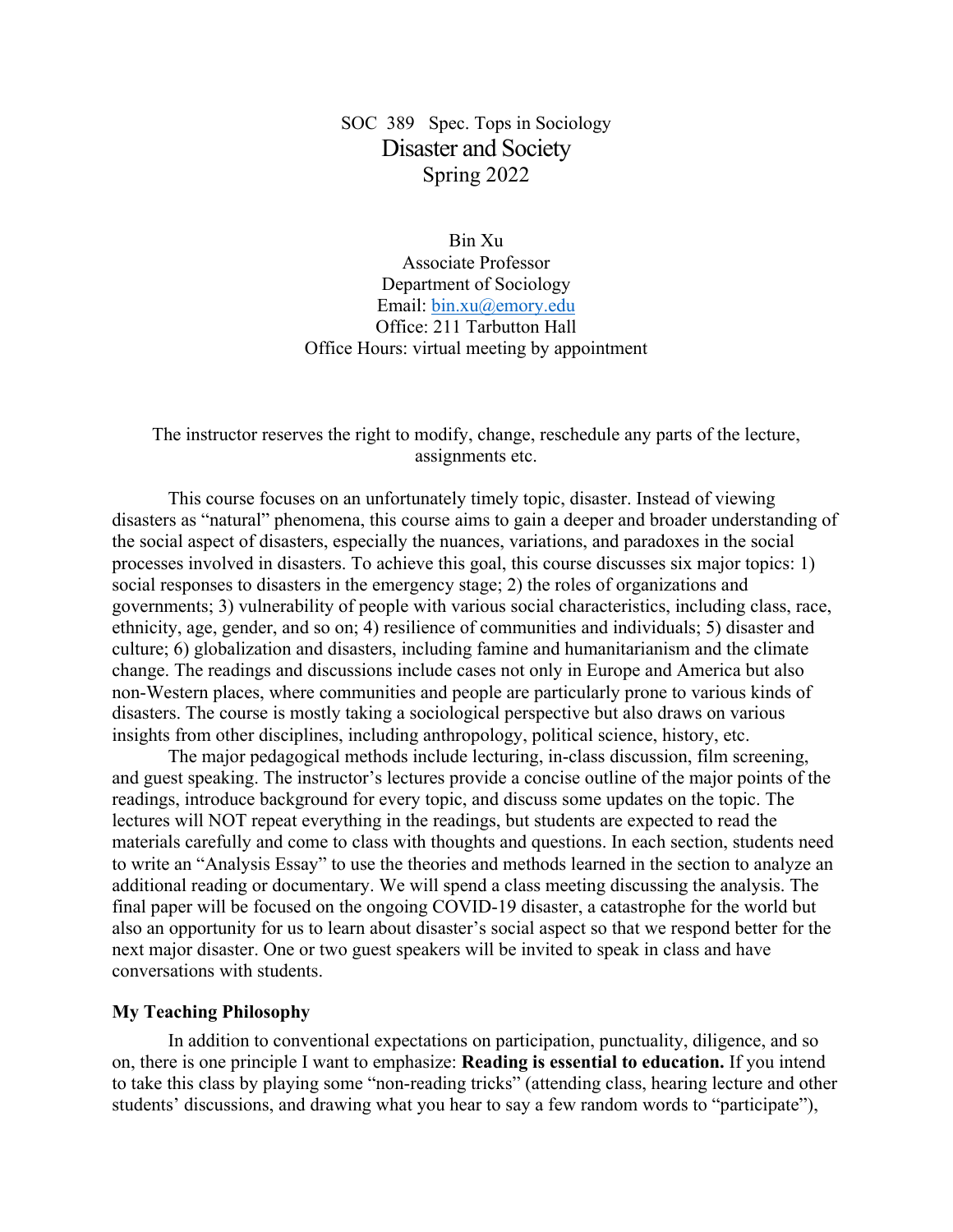this course is not for you. If you are busy in extra-curricular activities in order to put things on your resume but pay significantly less attention to class reading, please read the following article by Professor Bill Hurst at Northwestern and rethink about what is important for you: "End the Extracurricular Arms Race" (http://goo.gl/KBPzvx).

## **Textbook and Readings**

In the reading schedule, I will indicate the form of each reading.

*Textbook*: Tierney, Kathleen J. 2019. *Disasters: a sociological approach*. Medford, MA: Polity Press. The textbook can be purchased at Barnes & Noble campus store. It is also available for 2hour loan at the course reserve.

*Journal articles* MUST BE downloaded from the library's website. I'll explain why I do not upload PDFs of journal articles to Canvas.

*E-book*: Many of the readings are in the format of e-book, which can be accessed (for download or online reading) through Emory Library.

*Scanned Readings*: Some readings are not available in electronic formats and will be scanned uploaded to Canvas.

## **Requirements**

## **Attendance**

Attendance is required. The instructor/TA will take attendance in the beginning/end of each class. Students who participate in University-sanctioned events, or have illness, or have emergency must inform the instructor in advance with appropriate verification documents. Total points for attendance are 10. They also must make up any work they missed. Students who miss two (2) classes without reasons will only get 5 (out of 10) for attendance credit. Students who miss four (4) classes will not get any attendance credit.

## Analysis Essays

In each section, students need to write an analysis essay to discuss a new reading or a new documentary by applying the knowledge learned in this section. After submitting the essay, the class will discuss the reading or documentary. There will be six essays, and each essay is worth 5 points. Instructions will be given.

# Midterm

There will be a **take-home** midterm. Students will be given a list of readings of a particular disaster and be asked to address one aspect of the disaster, for example, emergency response or organizations' roles. The midterm is worth 20 points.

# Final Paper

The final paper will be focused on the ongoing COVID crisis. Each student should choose one aspect, which corresponds to a section of this class, and collect the data and analyze. We will talk about data and research methods in class. The process of writing the final paper will be divided into several steps, each of which is worth some points. For each of the steps before the final submission, I will give the student a temporary grade and feedback on how to revise. The student can revise the assignment and resubmit to get full grades.

- 1. A brief essay to discuss the topic of your final paper (5 points)
- 2. A literature review (10 points)
- 3. A research design for data and methods (10 points)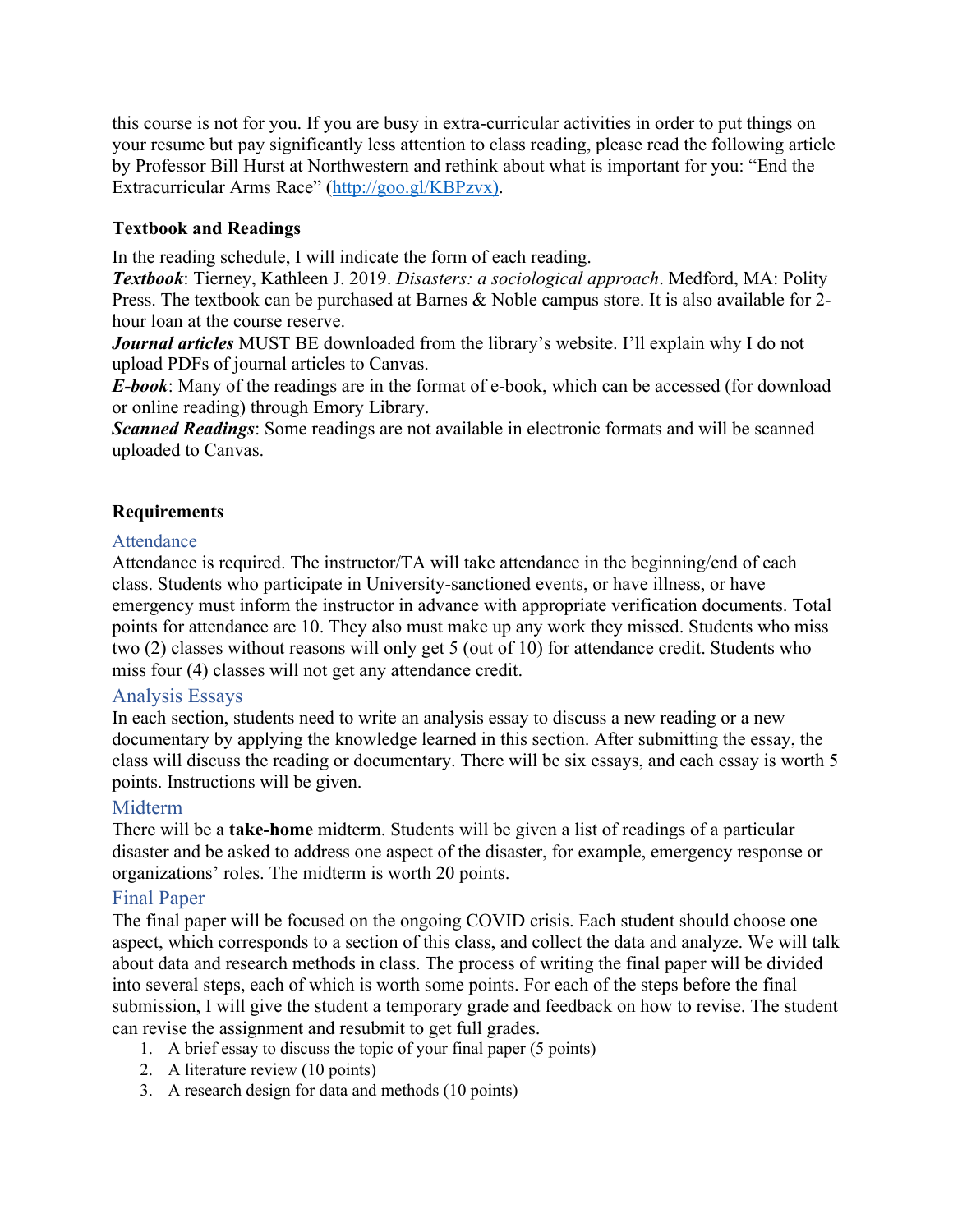4. Final paper submission (15 points)

## **Academic Integrity**

Students who are admitted to Emory College of Arts and Sciences agree to abide by the provisions of the Honor Code: http://catalog.college.emory.edu/academic/policies-regulations/honorcode.html

## **Access and Disabilities**

If you have a documented disability and have anticipated barriers related to the format or requirements of this course, or presume having a disability (e.g. mental health, attention, learning, vision, hearing, physical or systemic), and are in need of accommodations for this semester, we encourage you to contact the Office of Access, Disability Services, and Resources (ADSR) to learn more about the registration process and steps for requesting accommodations. If you are a student that is currently registered with ADSR and have not received a copy of your accommodation notification letter within the first week of class, please notify ADSR immediately. Students who have accommodations in place are encouraged to coordinate sometime with your professor, during the first week of the semester, to communicate your specific needs for the course as it relates to your approved accommodations. All discussions with ADSR and faculty concerning the nature of your disability remain confidential. For additional information regarding ADSR, please visit the website: equity.emory.edu/access.

## **Peer Tutoring Writing Support**

Tutors in the Emory Writing Center and the ESL Program are available to support Emory College students as they work on any type of writing assignment, at any stage of the composing process. Tutors can assist with a range of projects, from traditional papers and presentations to websites and other multimedia projects. Writing Center and ESL tutors take a similar approach as they work with students on concerns including idea development, structure, use of sources, grammar, and word choice. They do not proofread for students. Instead, they discuss strategies and resources students can use as they write, revise, and edit their own work. Students who are currently enrolled in an ESL-supported section of English 101, English 123, or English 221 or who plan to take one of those courses next semester should see ESL tutors, as they are specifically trained to support students in ESL Program courses. To learn more about ESL tutoring or to make an appointment, go to tinyurl.com/eslemory. All other students in the college should see Writing Center tutors who are trained to work with this broader population. Learn more and make an appointment at writingcenter.emory.edu. Please review tutoring policies before your visit.

| <b>Requirements</b> | <b>Grades</b> |
|---------------------|---------------|
| Attendance          | 10            |
| Analysis Essays (6) | 30 (5 each)   |
| Midterm             | 20            |
| Final Paper         | 40            |
| Total               | 100           |

## **Grades**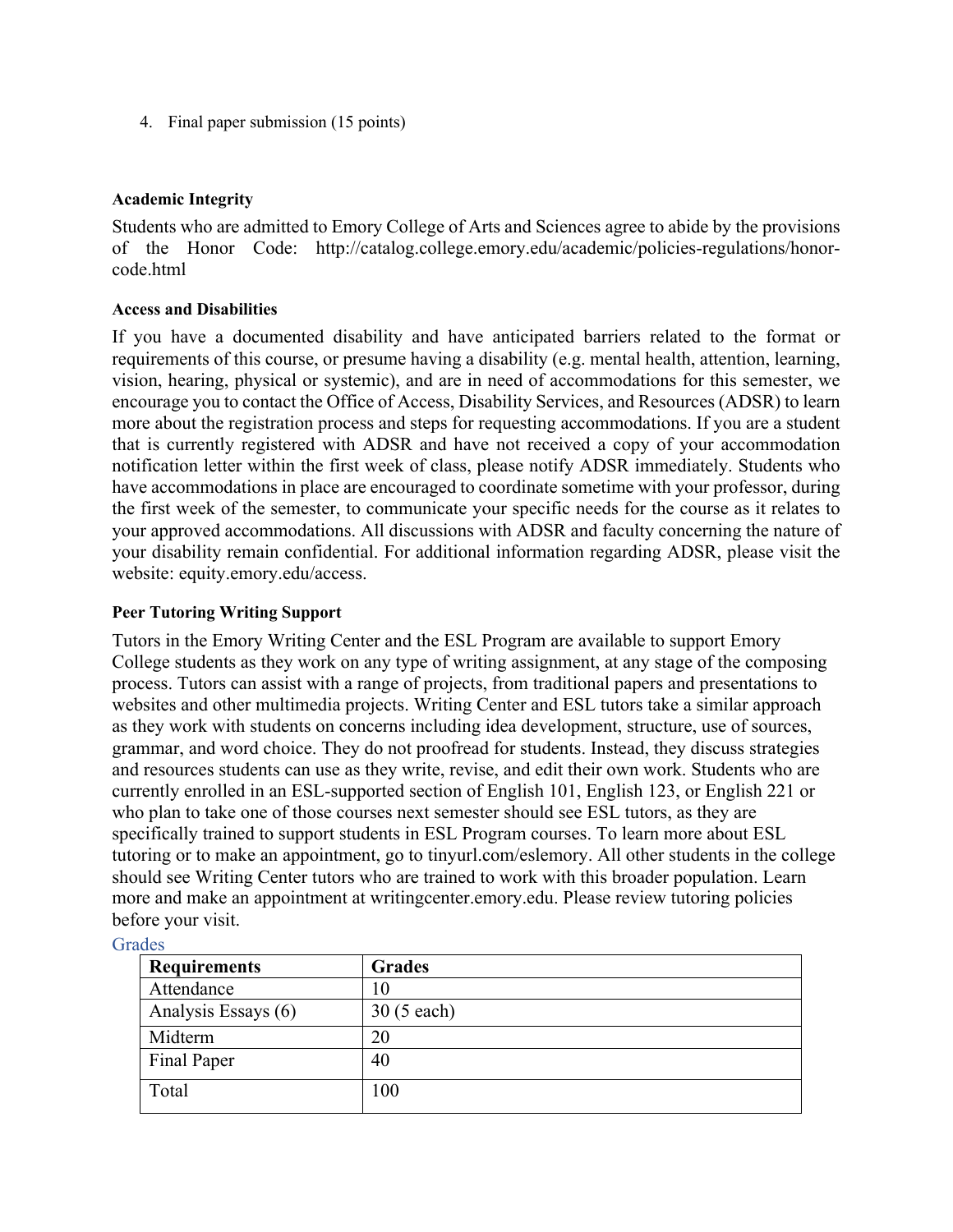# **Reading and Class Schedule**

## **Reading and Class Schedule**

| $\#$           | Date   | Topic                                                                                     | Reading                                                                                                                                                                                                                                                                                                | Activities                                                                  |
|----------------|--------|-------------------------------------------------------------------------------------------|--------------------------------------------------------------------------------------------------------------------------------------------------------------------------------------------------------------------------------------------------------------------------------------------------------|-----------------------------------------------------------------------------|
| 1              | Jan 12 | Introduction                                                                              | No                                                                                                                                                                                                                                                                                                     |                                                                             |
| $\overline{2}$ | Jan 19 | What Is Disaster?                                                                         | (E-book) Ronald W. Perry. Defining Disaster:<br>An Evolving Concept. In Rodríguez, Havidán,<br>William Donner, and Joseph E. Trainor, eds.<br>2018. Handbook of Disaster Research.<br>Switzerland: Springer.                                                                                           |                                                                             |
| 3              | Jan 24 | Emergency<br>Response I: The<br>myth and reality of<br>disaster panic                     | (Article) Panic: myth or reality?: Quarantelli,<br>E. L. 1954. "The Nature and Conditions of<br>Panic." American Journal of Sociology 60<br>$(3):267-275.$                                                                                                                                             |                                                                             |
| $\overline{4}$ | Jan 26 | Emergency<br>Response II: the<br>"good news" about<br>disaster emergency                  | (E-book) Oliver-Smith, Anthony. 2019. "The<br>Brotherhood of Pain: Theoretical and Applied<br>Perspectives on Post-Disaster Solidarity." In<br>The Angry Earth: Disaster in Anthropological<br>Perspective, edited by Anthony Oliver-Smith<br>and Susannah M. Hoffman, 156-172. New<br>York: Routledge |                                                                             |
| 5              | Jan 31 | Emergency<br>Response III: the<br>"bad news" about<br>disaster emergency                  | (Article) Tierney, Kathleen J., Christine Bevc,<br>and Erica Kuligowski. 2006. "Metaphors<br>Matter: Disaster Myths, Media Frames, and<br>Their Consequences in Hurricane Katrina."<br>The Annals of the American Academy of<br>Political and Social Science 604 (1):57-81.                            |                                                                             |
| 6              | Feb 2  | Emergency<br>Response IV:                                                                 | (E-book) Xu, Bin. 2017. The Politics of<br>Compassion: The Sichuan Earthquake and<br>Civic Engagement in China. Stanford, CA:<br>Stanford University Press. Chapter 1                                                                                                                                  | Analysis Essay due 6 pm the day before<br>this class<br>In-class discussion |
| $\tau$         | Feb 7  | Organization and<br>the State I: Disaster<br>as normal part of<br>modern<br>organizations | (E-book) Perrow, Charles. 1984. Normal<br>Accidents: Living with High-Risk<br>Technologies. New York: Basic Books.<br>(Chapter TBD)                                                                                                                                                                    |                                                                             |
| 8              | Feb 9  | Organization and<br>the State II: How<br>organizations<br>produce disasters               | (E-book) Vaughan, Diane. 1996. The<br>Challenger launch decision: risky technology,<br>culture, and deviance at NASA. The University<br>of Chicago Press. (Chapter TBD)                                                                                                                                |                                                                             |
| 9              | Feb 14 | Organization and<br>the State III                                                         | (Scanned) Clarke, Lee Ben. 1999. Mission<br>improbable: using fantasy documents to tame<br>disaster. Chicago: University of Chicago<br>Press.                                                                                                                                                          |                                                                             |
| 10             | Feb 16 | Organization and<br>the State IV:<br>Politics and the<br>State                            | (E-book) Saundra K. Schneider. Governmental<br>Response to Disasters: Key Attributes,<br>Expectations, and Implications. In Handbook<br>of Disaster Research. Chapter 26                                                                                                                               |                                                                             |
| 11             | Feb 21 | Organization and<br>the State V:<br>Discussion                                            | Spike Lee's documentary. When the Levees<br>Broke. (available through Kanopy, with Emory<br>Library) (Episode TBD)                                                                                                                                                                                     | Analysis Essay due 6 pm the day before<br>this class<br>In-class discussion |
| 12             | Feb 23 | Vulnerability I:<br>Introduction                                                          | Textbook Chapter 6                                                                                                                                                                                                                                                                                     |                                                                             |
| 13             | Feb 28 | Vulnerability II:<br>Vulnerability and<br>intersectionality                               | (Scanned) Eric Klinenberg. Heat Wave.<br>Chapter 2. Race, Place, and Vulnerability:<br>Urban Neighborhoods and the Ecology of<br>Support                                                                                                                                                               |                                                                             |
| 14             | Mar 2  | Vulnerability III:<br>gender and disaster<br>vulnerability                                | (Article) Sadequr Rahman. Climate Change,<br>Disaster and Gender Vulnerability: A Study on<br>Two Divisions of Bangladesh. American<br>Journal of Human Ecology. Vol. 2, No. 2,<br>2013, 72-82                                                                                                         |                                                                             |
| 15             | Mar 14 | Vulnerability IV:<br>discussion                                                           | (Scanned) Klinenberg. Heat Wave. Chapter 1.<br>Dying Alone: The Social Production of<br>Isolation.                                                                                                                                                                                                     | Analysis Essay due 6 pm the day before<br>this class<br>In-class discussion |